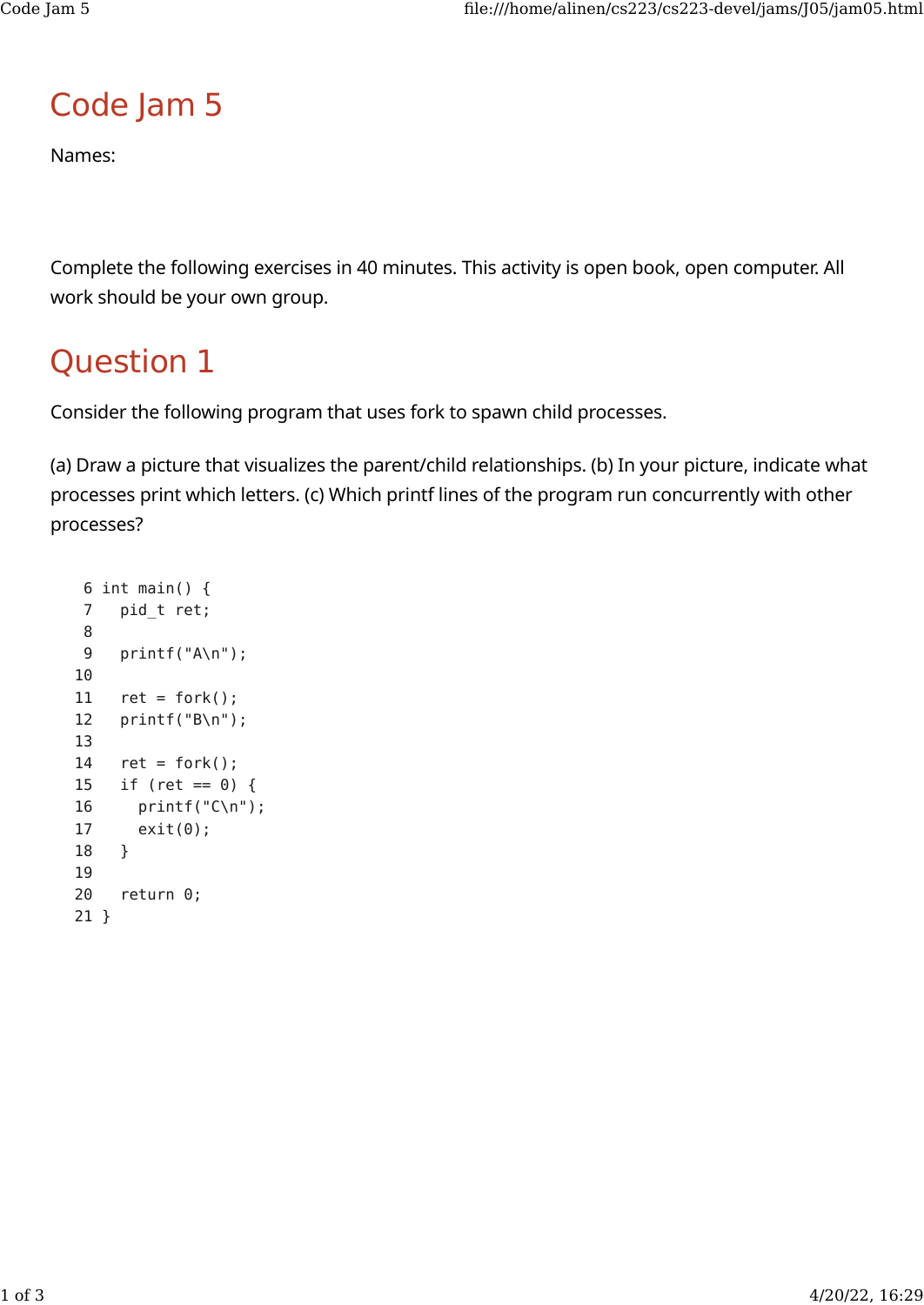## Question 2

Consider the following program. In the space to the right, draw the state of the function stack and heap on line 16.

```
 1 #include <stdio.h>
 \mathcal{L} 3 int main() {
 4 int weights[ ] = { -3, 4, -1 };5 float data[] = {0.1, 0.2, 0.25};
 6 float scale = 0.2;
  7
8 int* w = weights;
9 float* p = data;10
11 float value = 0;
12 for (int i = 0; i < 3; i++) {
13 value += * (p+i) * * (w+i);14 }
15 value = value * scale;
16 // Draw stack here
17 printf("The value is %.2f\n", value);
18 return 0;
19 }
```
• Suppose variable p has value  $0 \times 7$  fffffffe04c. What is the value of  $p+1$ ?

What is the output of this program?

- In the program above, circle the variables with temporal locality.
- In the program above, underline the variables with spatial locality.